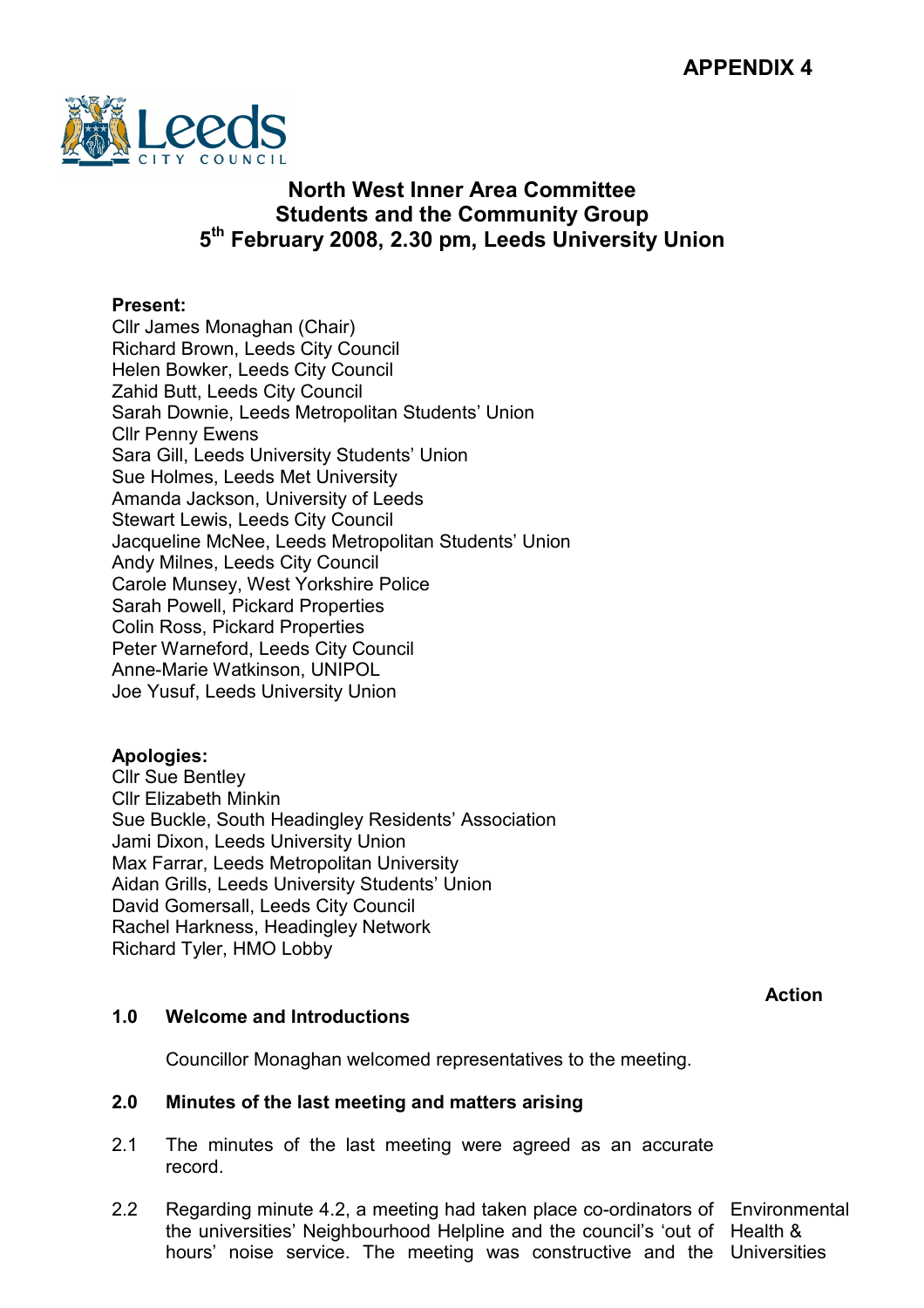university will offer mediation in cases reported to the council that involve students. There was also discussion on developing opportunities for the services to advertise one another. Since the meeting referrals between the services has commenced.

## 3.0 Report on the operation of the Neighbourhood Helpline

- 3.1 A report summarising the operation of the Helpline from August 2006 – July 2007 was circulated to the meeting.
- 3.2 Amanda Jackson presented the key points within the report, highlighting that:
	- Leeds Metropolitan University had joined the Helpline mid way through the period covered by the report, which resulted in their under representation in some of the data.
	- There had been a 24% increase in the number of complaints within the Hyde Park and Woodhouse ward.
	- There had been no complaints from the Kirkstall ward.
	- Peaks in complaints were observed at the start of semesters and when students change accommodation.
	- Ideas for developing the service from partner organisations and local residents are welcomed by the Helpline.
	- Business cards promoting the service are available from Amanda.

## 4.0 Student Changeover Update

- 4.1 Each organisation was requested to give a brief update on progress with regards to their planning for the 2008 student accommodation changeover.
- 4.2 Leeds City Council's NW Area Management Team:
	- Meetings had taken place between Streetscene Services and Area Management. These meetings considered additional resources and innovative ideas for handling the peak in waste.
	- The use of skips to deal with the overflow of waste during the student changeover period was considered Key Message and work is being undertaken to establish costs. It was noted that regular collections would be required and that the skips may need to be lockable in order to prevent bag slashers.
	- Communications with students and landlords are to be stepped up, as activities and events are confirmed. A Key Message short story has already been submitted to appear in the council's newspaper.
- -

- 4.3 Streetscene Services:
	- Waste collection days will remain unchanged during the student changeover period, however increased Key Message levels of staff and waste vehicles will be in operation. The aim will be to totally clear each area on the usual collection day.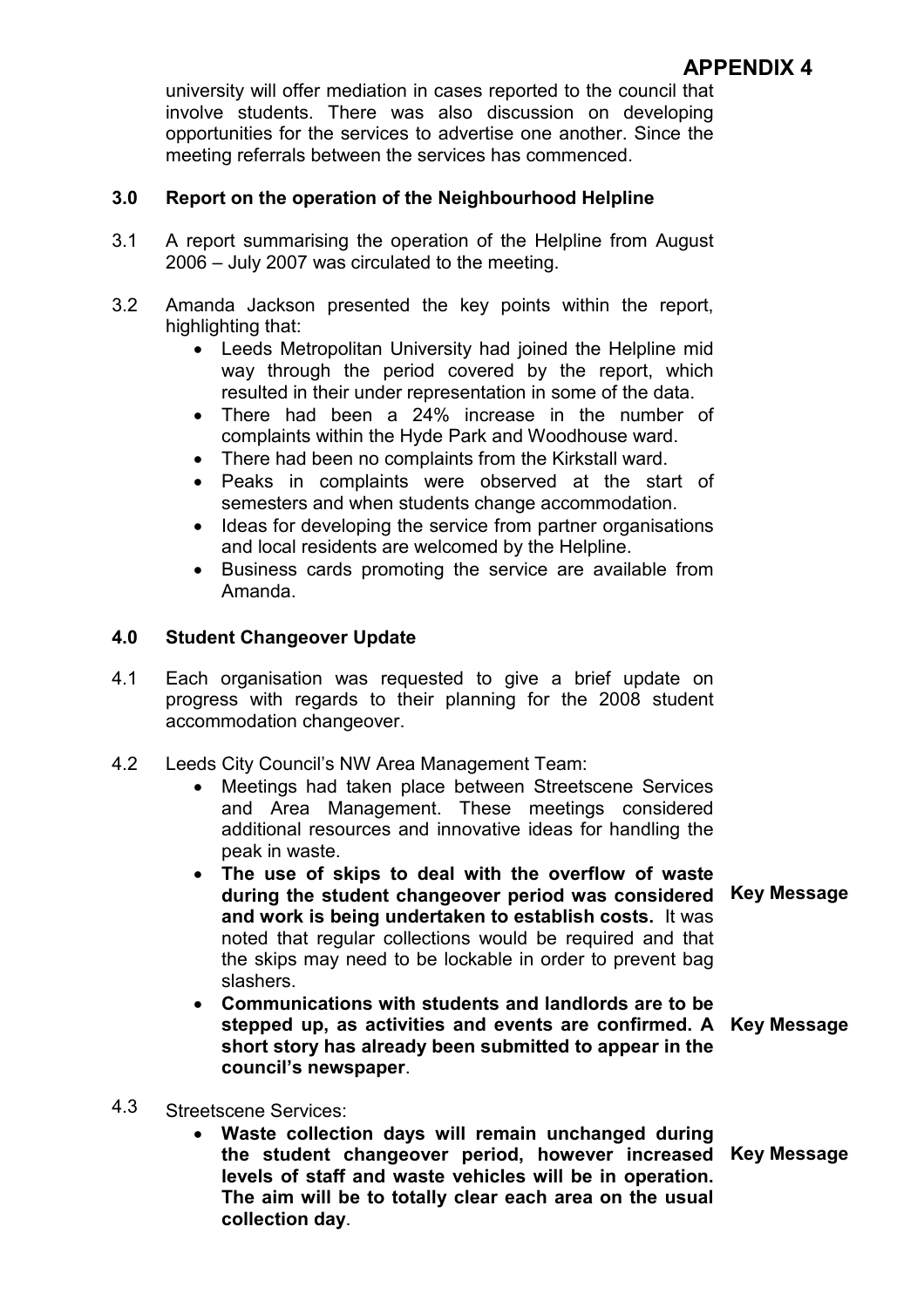- The possibility of sorting all waste cleared during the changeover period, allowing enhanced levels of recycling, is currently being considered.
- The amnesty for accredited landlords disposing of certain types of commercial waste will be repeated.
- Storage space for reusable items can be made available at the Kirkstall waste site.
- The use of skips in hotspots looks likely, however innovative ideas on preventing looters and commercial dumping in these facilities are required. Banners on the skips will be required to promote their purpose.
- 4.4 Leeds University Union (including the Green Streets project):
	- The Leave Leeds Tidy website is still operating, but needs updating with information for 2008.
	- The issue of personal and confidential information being disposed of by students could be highlighted using the Knowledge website.
	- 'Moving out talks' will be held in the university halls of residence.
	- Green Streets will operate for a 5 week period. For the first two weeks halls of residence will be targeted, before the project moves to other residential areas, distributing and collecting green bags for students to place reusable items in.
	- Areas where Green Streets requires support are in the distribution of bags and information on the scheme, as well as provision of space within a venue that is close to the student areas, so that items can be stored and sorted.
	- It was commented that electrical items collected by Green Streets required PAT testing before they can be redistributed and it was suggested that the council might be able to assist in this matter.
	- The possibility of a Green Streets shop within the community was discussed, although a venue for this has Richard would need to be found. Area Management will look at Brown/Helen options for providing space within community centres.
- Brown/Helen Bowker

Richard

Bowker

- 4.5 Pickard Properties:
	- Accommodation managed by this estate agent has staggered dates for changeover of tenants.
	- From April tenants will be sent comprehensive information on the correct procedure for vacating properties. This will include information on waste collection days and other council services that are available.
	- It was commented that the waste site amnesty for accredited landlords was not advertised widely in 2007.
- 4.6 UNIPOL:
	- Meetings have been taking place between UNIPOL and the universities.
	- Communication with landlords was considered to be a key area where UNIPOL can support the changeover project.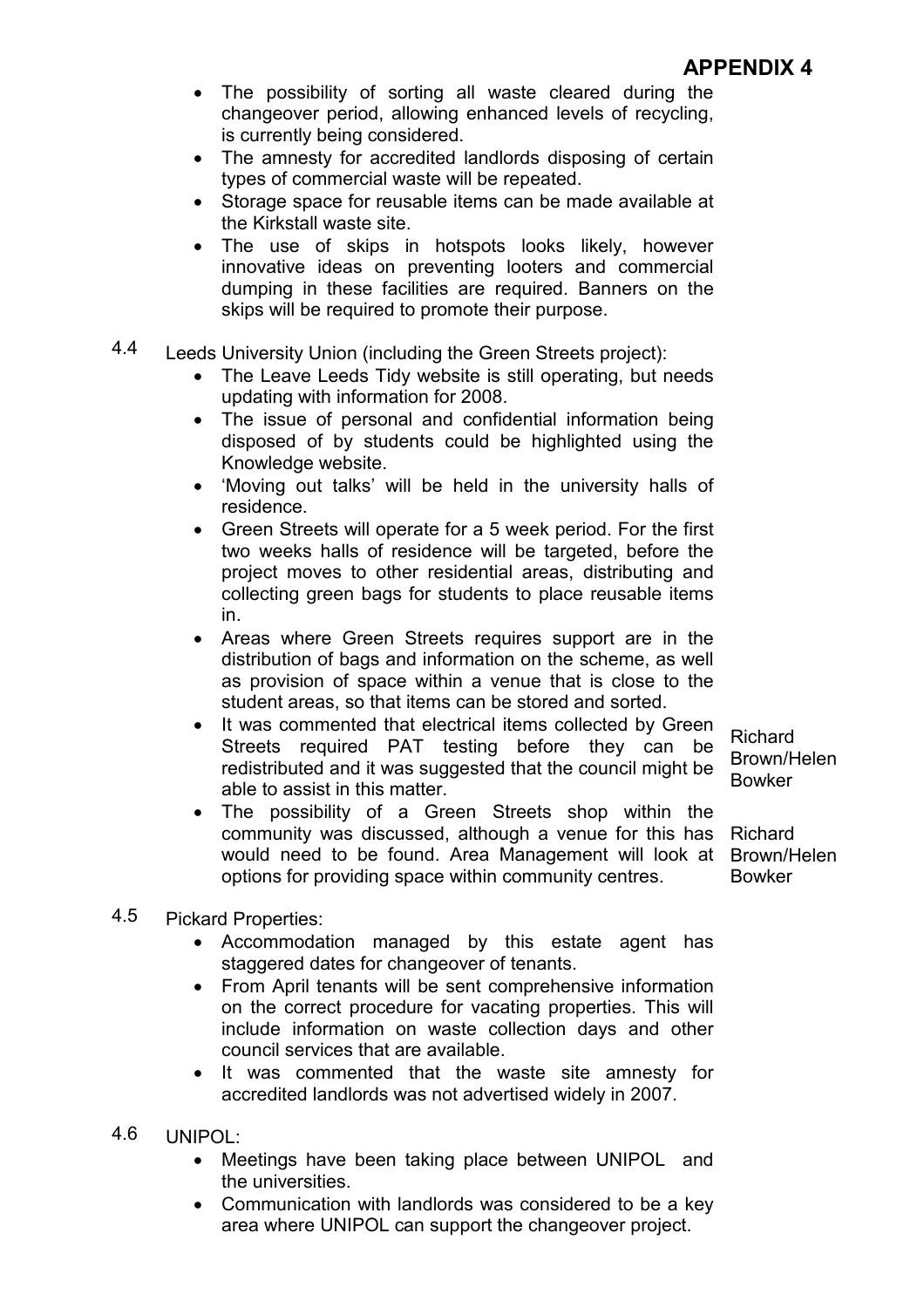- 4.7 Leeds Metropolitan University Union:
	- The annual Bargain Hunt event will be held in May. At the event participants will be targeted with information on recycling.
	- The collection of glass by the milk float will be operating over the changeover period.
- 4.8 Environmental Health;
	- Efforts will be made to provide information to landlords, particularly those who are members of the accreditation scheme.
	- It was noted that the team is currently undergoing a restructure and as such the manager for the NW area at the time of the 2008 changeover period is currently unknown.
- 4.9 University of Leeds:
	- The university's environmental working group, which has the responsibility for overseeing the initiates relevant to the environment, will be considering activities to support the changeover project.
	- A community guide will be produced, including information on moving house. This guide will be brought to a forthcoming meeting of the students and the community group.
- 4.10 Leeds Metropolitan University:
	- The student centred change team will be looking at relevant issues.
	- David Collett will continue to work on issues relevant to university owned accommodation.
	- It was queried if the proceeds from the 'great student run' will be made available as a contribution toward community projects such as this, as had been discussed previously.
- 4.11 Throughout and following the updates from partner organisations, the following points were also raised:
	- When temporary skips were trialled in 2006, there were a number of problems with the operation of these. In particular some commercial waste was dumped in the council skips and some student waste was disposed of in commercial skips.
	- It was noted that in the 2006 pilot, weekends were particularly problematic, as the skips were not cleared over the weekends.
	- Temporary recycling facilities were suggested as another measure that could ease pressure on the existing bin provision.
	- It was noted that in addition to the Green Streets project, other organisation such as Freecycle and Freebay could also be utilised by students.